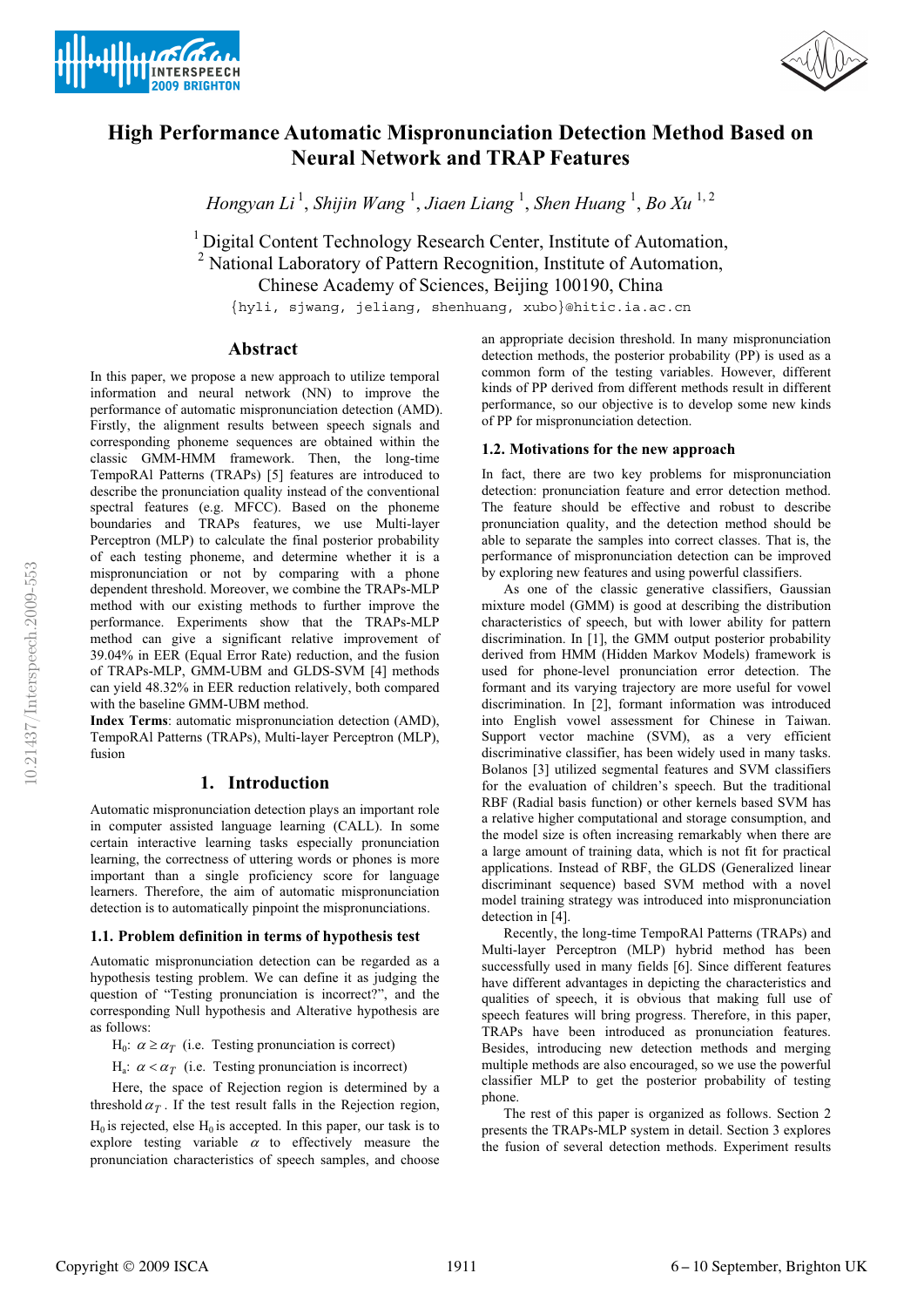and analysis are given in Section 4. Finally, in Section 5, some conclusions are drawn.

# **2. TRAPs-MLP based method**

In this part, we introduce TRAPs features and MLP system into mispronunciation detection task, and then recommend how to get the final posterior score for each testing phoneme with boundary information and MLP state posterior outputs.

#### **2.1. Exploring temporal information with TRAPs**

As we know, Mel-Frequency Cepstral Coefficients (MFCC) and Perceptual Linear Prediction (PLP) are the major features in speech recognition and pronunciation quality evaluation, while the pitch and formant are more important for vowel discrimination.



Figure 1: *Spectral features Vs. Temporal features.* 

The TempoRAl Patterns (TRAPs) have gained some remarkable improvements in phoneme recognition recently by employing long-term time sequence of speech [5]. A drawback of spectral features is that they are quite sensitive to environment changes, and they are not more robust for different persons in pronunciation evaluation. On the contrary, the temporal features try to employ the information of the temporal domain, and find acoustic correlates of phonetic categories in speech spectrum. Figure 1 illustrates the difference between spectral features and temporal features (cited from reference [5]).

#### **2.2. TRAPs-MLP system**

While HMM posterior probability based detection method is a dominant approach in most state-of-the-art pronunciation error detection systems, neural networks (NN) are known as one of the most powerful nonlinear methods for pattern recognition, optimization, and forecasting. NN is an interconnected group of artificial neurons that uses a computational model for information processing based on a connectionist approach. NN is widely used in many fields of engineering, in particular for recognition, classification and prediction.



Figure 2: *The framework of TRAPs-MLP system.* 

Although NN has been shown to be quite powerful in static pattern classification, their formalism is not very well suited to addressing pronunciation evaluation. In fact, for speech signals, there is a time dimension which is highly variable and difficult to handle directly in NN. In view of classification, the mispronunciation detection problem can be stated as follows: how can an input sequence (e.g. a sequence of spectral derived coefficients) be properly classified into corresponding groups (i.e. correct pronunciation and incorrect pronunciation) when different input sequences are not synchronous, since there are usually multiple inputs associated with each phone or word? Under these circumstances, TRAPs can provide synchronous input vectors for NN, so the combination of TRAPs and NN is a natural solution.

In past few years, several neural network architectures have been developed, here we choose feed-forward Multilayer Perceptron (MLP) in our experiment.

In our work, in order to increase processing speed and reduce the huge complexity of MLP, a simplified version of the TRAPs-MLP system is adopted for state posterior outputs [6]. As shown in Figure 2 (cited from reference [6]), the temporal trajectory was split into two parts: left context part and right context part. This allows for more precise modeling of the whole trajectory while limiting the size of the model (i.e. reducing the number of weights in the MLP). Both parts are processed by DCT to de-correlate and reduce dimensionality. The feature vector which is feed to MLP is created by concatenation of vectors over all filter bank energies. Two MLPs are trained to produce the phoneme state's posterior probabilities for both context parts. As a merger, the third MLP produces final set of state posterior probabilities. Three state based HMM models are used, so each MLP produces 3 posteriors for the beginning, the center and the end of a phoneme.





Figure 3: *Mispronunciation detection on phone level.* 



Figure 4: *PP output of testing phone by DP.* 

TRAPs-MLP system includes the inherently discriminant nature of the training algorithm for probability estimation, but it has not been demonstrated to function well for pattern classification because of the need for accurate boundaries of speech signals. Therefore, in Figure 3, we get the boundary information by force alignment step in advance (using HMM's Viterbi decoder without any language model). Then, with given boundaries, the corresponding confidence score for each phone can be obtained by dynamic programming based on state posterior outputs from MLP system, which is fully illustrated in Figure 4. That is, the phone boundary is obtained by HMM, while the state boundary is gained by DP operation of MLP state posteriors.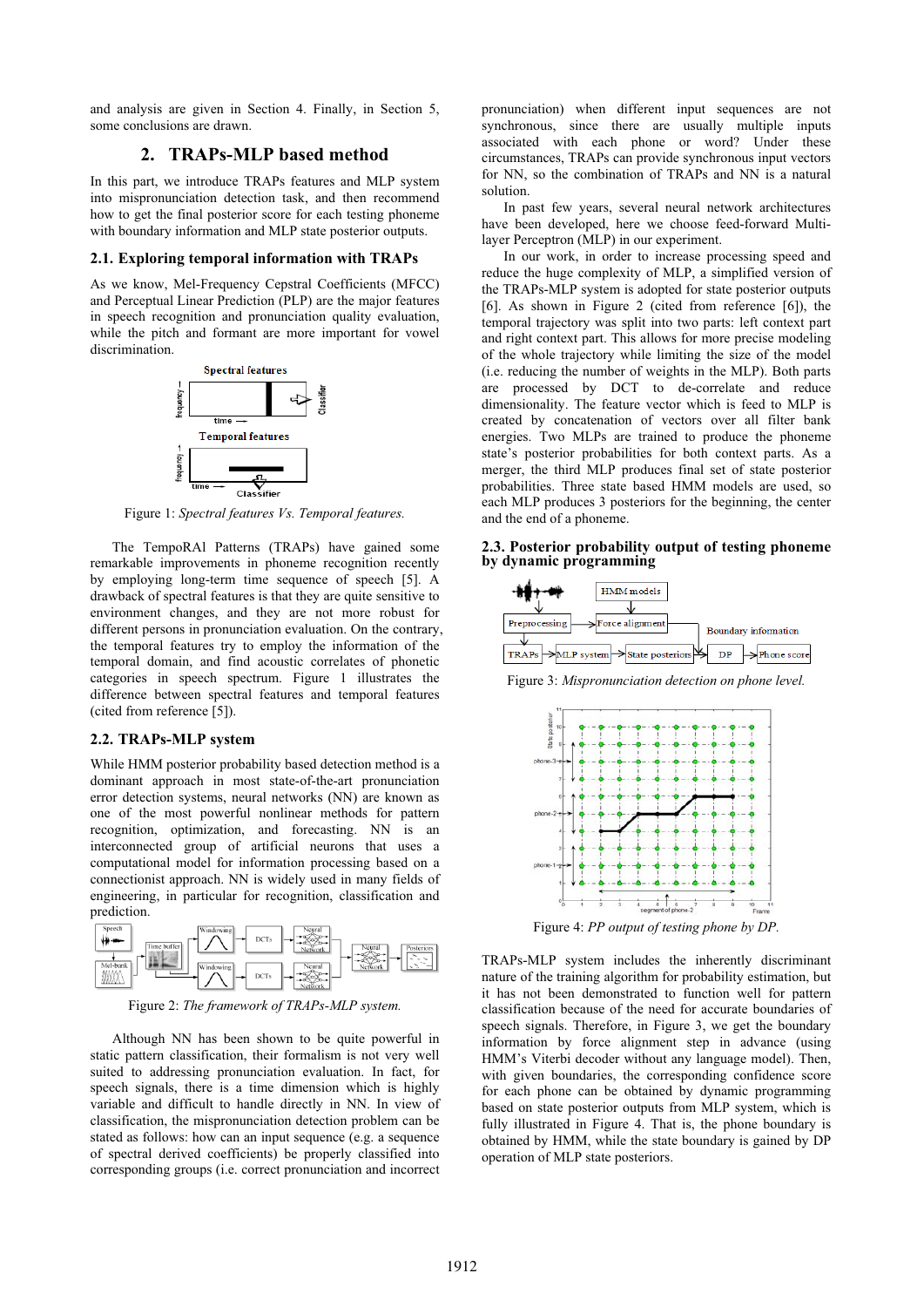### **3. System fusion strategy**

For universal cases, multiple features are passed through multiple detection systems to produce multiple scores for measuring pronunciation quality. Such scores are complementary to each other, so we further investigate to merge them with various linear or nonlinear methods, and some best results can be gained. For linear fusion method, a final quality score is obtained by weighting different output scores, and then a decision is made based upon whether the score is above or below a predetermined threshold.

Data fusion can be generally divided into two kinds of input fusion and output fusion. Using different input features belongs to the kind of input fusion, and the output fusion is the utilization of the outputs of several systems to form a final result. Output fusion usually performs better than input fusion [7]. For mispronunciation detection, the fusion can be regarded as a problem of predicting the human subjective decisions by several machine confidences. Since a set of development data with manual labels is always needed for most of nonlinear fusion methods and it will increase system's complexity, out of the view of simple and practical application, only linear weighting method is performed in our work, and the best weights are obtained by step searching.



Figure 5: *Architecture of the fusion system.* 

In this paper, the GMM-UBM and GLDS-SVM systems from reference [4] are used for combination with the TRAPs-MLP method, just as shown in Figure 5. The linear fusion of above GMM, SVM and MLP systems can be stated below,

$$
score = w_{gmm} \cdot score_{gmm} + w_{svm} \cdot score_{svm} + w_{mlp} \cdot score_{mlp} \tag{1}
$$

where *score<sub>gmm</sub>*, *score<sub>svm</sub>* and *score<sub>mlp</sub>* are output scores from GMM, SVM and MLP systems, and all the scores have been normalized into universal score domain (i.e. normal scores). Meanwhile,  $w_{gmm}$ ,  $w_{sym}$  and  $w_{mlp}$  are corresponding weights for above three systems.

As GMM, SVM and MLP systems have different modeling structures, such a situation can yield significant complementary information and make these three systems good candidates for merging.

## **4. Experiments and results**

#### **4.1. Experimental setup**

The experiments are carried out on a large English speech corpus collected from lots of Chinese students. We separate the corpus into training set and testing set, as shown in Table 1 in detail. Each speaker in the corpus pronounces 100 words and 100 sentences which are carefully designed. Training set is used to generate the gender dependent models for every detection method, and the experiment results are obtained on the testing set. Due to the difficulties of collecting actual mispronunciations with manual labels, we generate mispronunciation samples for testing set with modified transcripts. The modification is carried out by substituting some standard phones with the other ones within the phone set. Though this course of action has a little difference towards the practical situation, it is a compromise way to a certain extent.

Table 1. *Speech corpus in the experiment.* 

| Data Set     | # male | # female | $#$ total | # hours |
|--------------|--------|----------|-----------|---------|
| Training set | 100    | 200      | 300       | 16.4    |
| Testing set  | 28     | 50       | 78        | 4.8     |
| All set      | 128    | 250      | 378       | 212     |

The speech signals are divided into 25ms long frames with 10ms shift. The basic feature includes 13 MFCC with logarithm energy, and their first and second order derivatives. The acoustic HMM models used for force alignment are trained by 120 hours with speech corpus.

TRAPs-MLP models are trained on the same 35 hours subset of the training set as HMM models. TRAPs with 23 spectral bands have expanded 15 frames for both left and right context parts, and then are reduced to 11 coefficients for each band by Hamming window and DCT. That is, there are two 253-dimension vectors into the left or right context MLP. All MLPs output 133 posteriors, including 3 states of each phoneme and one state of silence. So, the two 133-dimension vectors are joined as a 266-dimension vector into the merger MLP at last. And the context and merge MLPs are assigned 1000 and 4000 hidden layer units, respectively. Besides, the Quicknet tool from the SPRACHcore package [8], employing three layer perceptron with the softmax nonlinearity at the output, was used in our experiment.

We use BEEP dictionary [9], which has 44 phonemes for the phone set, and is favorable for pronunciation diagnosis. Compared with CMU phone set, BEEP has eight diphthongs, i.e. /au/, /ai/, / $\varepsilon \partial$ /, /ei/, /i $\partial$ /, / $\partial$ u/, / $\partial$ i/ and /u $\partial$ /, it is more appropriate to use longer temporal features such as TRAPs.

#### **4.2. Evaluation criterion**

|             |           | <b>STANDARD</b>     |                    |  |
|-------------|-----------|---------------------|--------------------|--|
|             |           | Correct             | Incorrect          |  |
| D<br>E<br>т | Correct   | True<br>Acceptance  | False<br>Rejection |  |
| E<br>C      | Incorrect | False<br>Acceptance | True<br>Rejection  |  |

Figure 6: *Confusion matrix for detection results.*

The detection results can be illustrated as a  $2\times 2$  confusion matrix in Figure 6, and there are two error types for any detection tasks. In order to measure the performance of our detection systems, we consider two measures of false acceptance rate (FAR) and false rejection rate (FRR). Any mispronunciations detected as correct is treated as false rejection (FR) or missing detection, and any correct pronunciations detected as error is treated as false acceptance (FA) or false alarm. With confidence score and different thresholds, each testing phoneme can be decided as mispronunciation or not. To fully show the changing performance of FAR and FRR with different thresholds, Detect Error Tradeoff (DET) curve and Equal Error Rate (EER) are used in following experiments.

### **4.3. Performance comparison of different methods**

In our experiment, the result by GMM-UBM system is treated as baseline. Figure 7 illustrates the DET curves of three methods and their fusion systems, and the detail results of EER are listed in Table 2. We can see that TRAPs-MLP method can improve the performance significantly. So TRAPs-MLP is a good choice for mispronunciation detection.

Meanwhile, by combining TRAPs-MLP with GMM-UBM or GLDS-SVM system, the performance is further